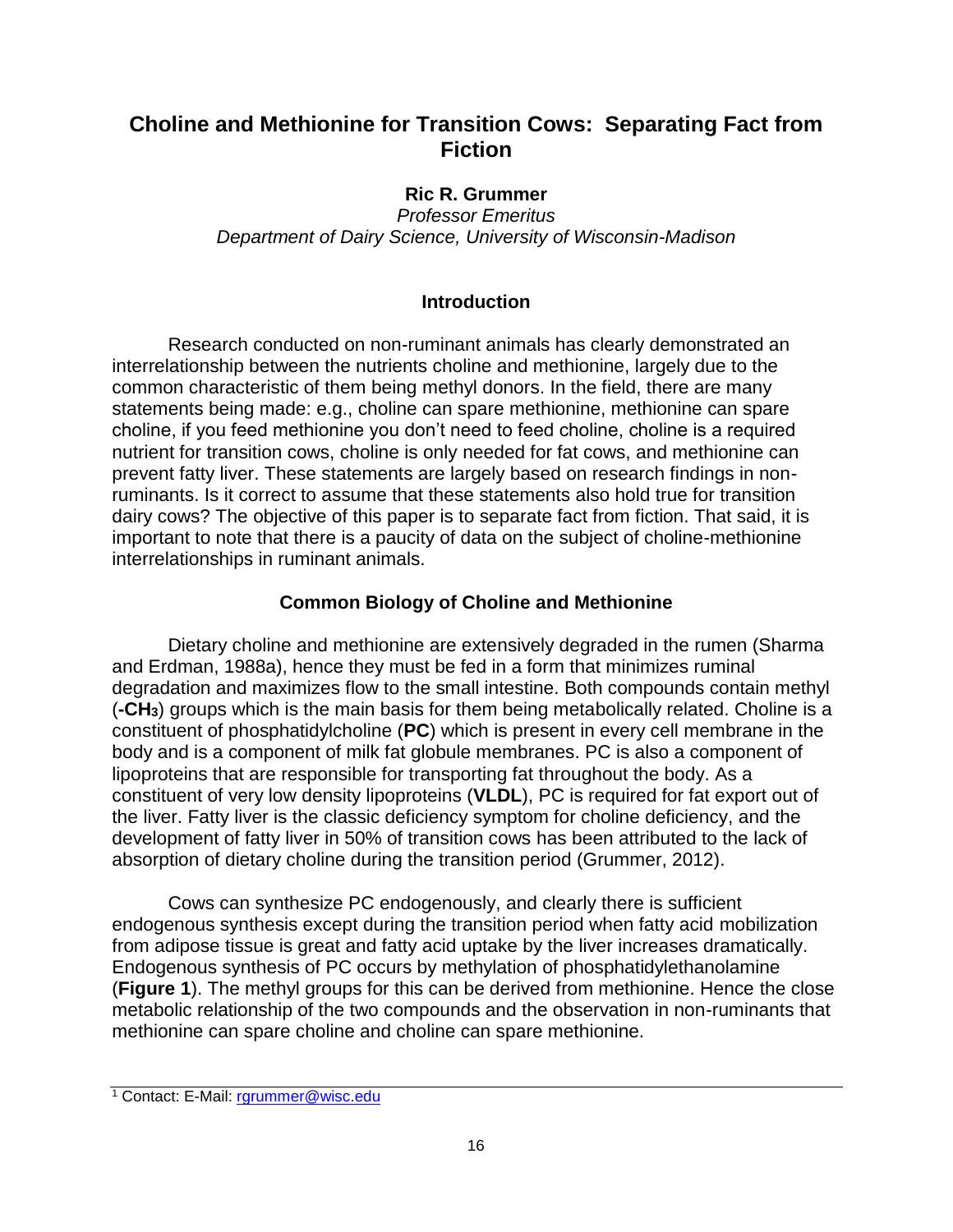One of the exciting recent discoveries is that gene expression can be regulated by DNA methylation. Therefore, choline and methionine can potentially be involved in regulation of an infinite number of metabolic pathways. This area of investigation is in its infancy.

Compared to non-ruminants, very little is known about choline-methionine relationships. A classic study conducted by Emmanuel and Kennelly (1984) in lactating goats indicated that 28% of methionine was utilized for choline synthesis and 6% of the choline pool was derived from methionine. Interestingly, choline methyl groups were not used for synthesis of methionine. Sharma and Erdman (1988b) obtained greater milk production responses in dairy cattle to postruminal infusion of choline vs. methionine in the presence of a methylation inhibitor suggesting that methionine methyl groups can be used for the synthesis of choline.

#### **Effects of Choline and Methionine on Fatty Liver**

During the transition period, due to fatty acid mobilization, fatty acid uptake by the liver increases from 100 to approximately 1300 g/day (Overton, unpublished). If there is not sufficient PC to synthesize VLDL to export the fatty acids as triglyceride, fatty liver can result. Most (Cooke et al., 2007; Zom et al., 2011; Lima et al., 2012; Elek et al., 2013), but not all (Zahra et al., 2006; Zhou et al., 2016) studies indicate that feeding protected choline pre- and postpartum can reduce fat accumulation in the liver during periods of intense fatty acid mobilization. he same cannot be said for feeding protected methionine or methionine analogs. In six studies conducted thus far (Socha, 1994; Bertics et al., 1999; Piepenbrink et al., 2004; Preynat et al., 2010; Osario et al., 2013; Zhou et al., 2016), none have reported a reduction in liver fat due to methionine supplementation. Any claims that feeding protected methionine can replace feeding protected choline for prevention or treatment of fatty liver have not been substantiated. On a weight basis, choline has 4.3 times more methyl groups than methionine, therefore, it is possible that doses of methionine used in these studies were not sufficient enough to reduce fat accumulation in the liver. A second explanation may be that ruminants differ from non-ruminants in hepatic PC metabolism. More on this possibility below.

#### **Effects of Choline and Methionine on Milk Production**

A meta-analysis of thirteen studies (Grummer, 2012) in which protected choline supplementation had begun prepartum revealed increased postpartum dry matter intake (1.6 lb/day), milk yield (4.9 lb/day), fat yield (0.254 lb/day), and protein yield (0.167 lb/day). Termination of supplementation varied from calving day to 120 days postpartum, however, there was no difference in milk response for cows that were supplemented for less than thirty days postpartum versus those supplemented equal to or greater than thirty days postpartum. Interestingly, none of the studies monitored the performance of cows following supplementation. However, in a recent study (Zenobi et al., 2016) a carryover effect of feeding protected choline on milk production was observed following termination of supplementation.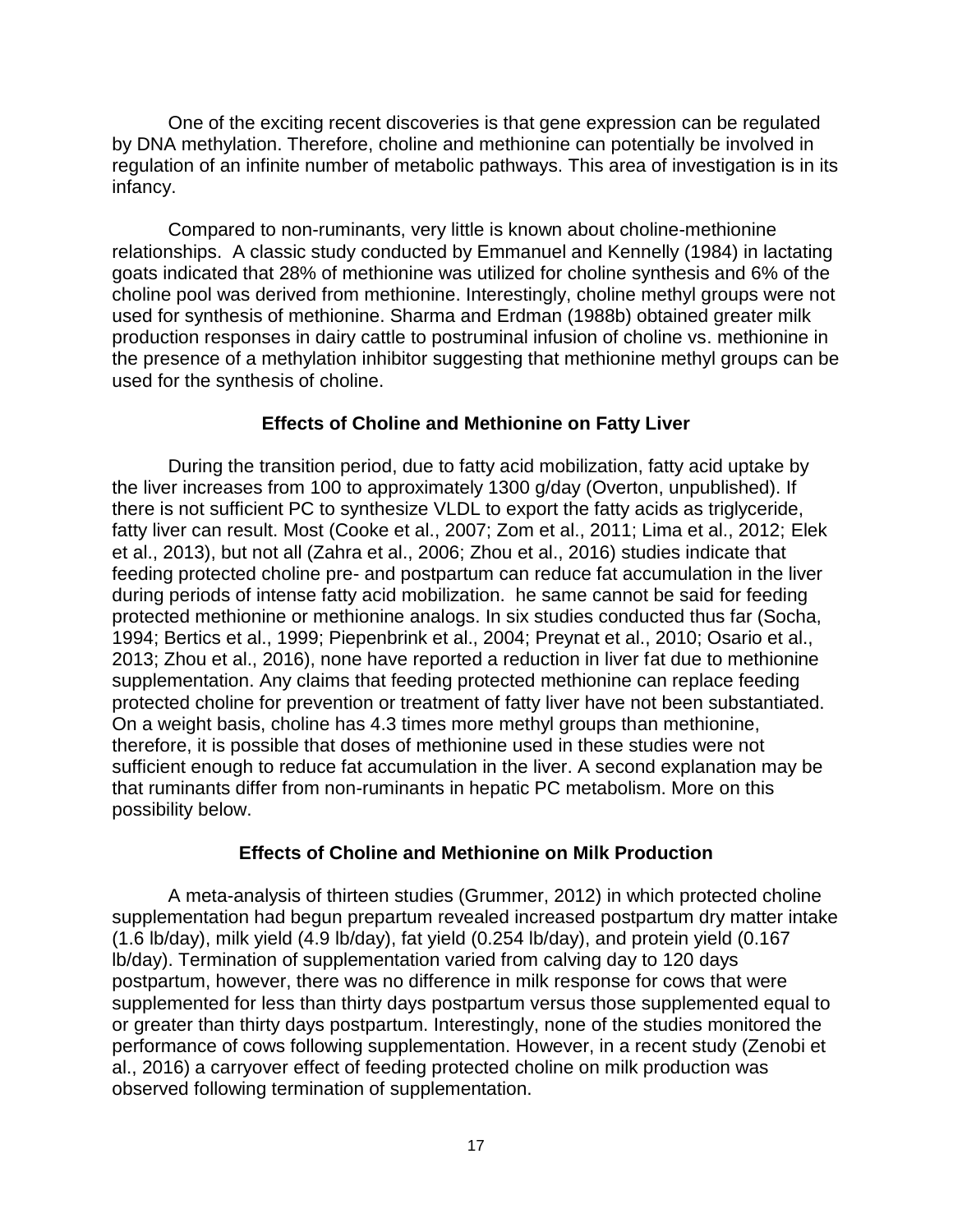A common misconception is that cows only respond to choline when diets are not "balanced" for methionine. This is clearly not true. In trials balanced for methionine (Piepenbrink and Overton, 2003; Ardalan et al., 2011; Lima et al., 2012; and Zenobi et al., 2016) the milk response has been consistent with the response derived from the meta- analysis.

A summary of trials monitoring production responses to feeding protected methionine or methionine analogs pre- and postpartum are in **Table 1** (Overton et al., 1996; Phillips et al., 2003; Piepenbrink et al., 2004; Ghorbani et al., 2007; Ordway et al., 2009; Preynat et al., 2009; Osorio et al., 2013; Zhou et al., 2016). Milk yield responses have been inconsistent. Increases in milk protein percentage have been the most consistent response seen. The most impressive responses have been in recent studies from the University of Illinois (Osorio et al., 2013; Zhou et al., 2016) in which supplemented diets have been formulated to contain metabolizable lysine:methionine ratios below 3.

#### **Effects of Choline and Methionine on Reproduction**

Several studies have observed large increases in first service conception rates when feeding protected choline (Oelrichs et al., 2004, 29 vs 58%; Shahsavari, 2012, 25 vs 40%; Zenobi et al., 2016, 24 vs 41%). However, these studies utilized few animal numbers (less than 50 per treatment) which limited statistical power. The Oelrichs study obtained a significant improvement and Zenobi study noted a tendency for improvement. Two larger studies on commercial farms observed either a nonsignificant numerical increase (Lima et al., 2012, 41 vs 48%; 165 cows per treatment) or a significant decrease (Amundson, 2014, 46 vs 40%; > 900 cows per treatment). The mechanism of action for an increase in conception rate is not known, but it may be related to a choline requirement for embryonic development.

Feeding protected methionine from calving to flushing altered gene expression in embryos; some of the changes were for genes related to embryo development and immune responses (Penagaricano et al., 2013). Embryos had greater lipid content when dams were fed protected methionine from three weeks prepartum to 30 days postpartum (Acosta et al., 2016). The researchers speculated that the improved energy status of embryos may facilitate superior embryo survival. Although first service conception rate was not affected, embryo loss following first service was reduced by feeding protected methionine from 31 to 127 days postpartum (0 vs 8.9% for control; Toledo et al., 2015). More studies are needed to evaluate the effects of supplementing methionine during the transition period on reproductive performance.

#### **Head to Head Comparisons: Choline vs Methionine**

There have been four studies that have utilized a factorial design (2 x 2; 4 treatments = control, methionine, choline, and methionine plus choline) to examine the effects of rumen protected choline and methionine on transition cows and to determine if there are any interactions between the two compounds. Ardalan et al. (2011) fed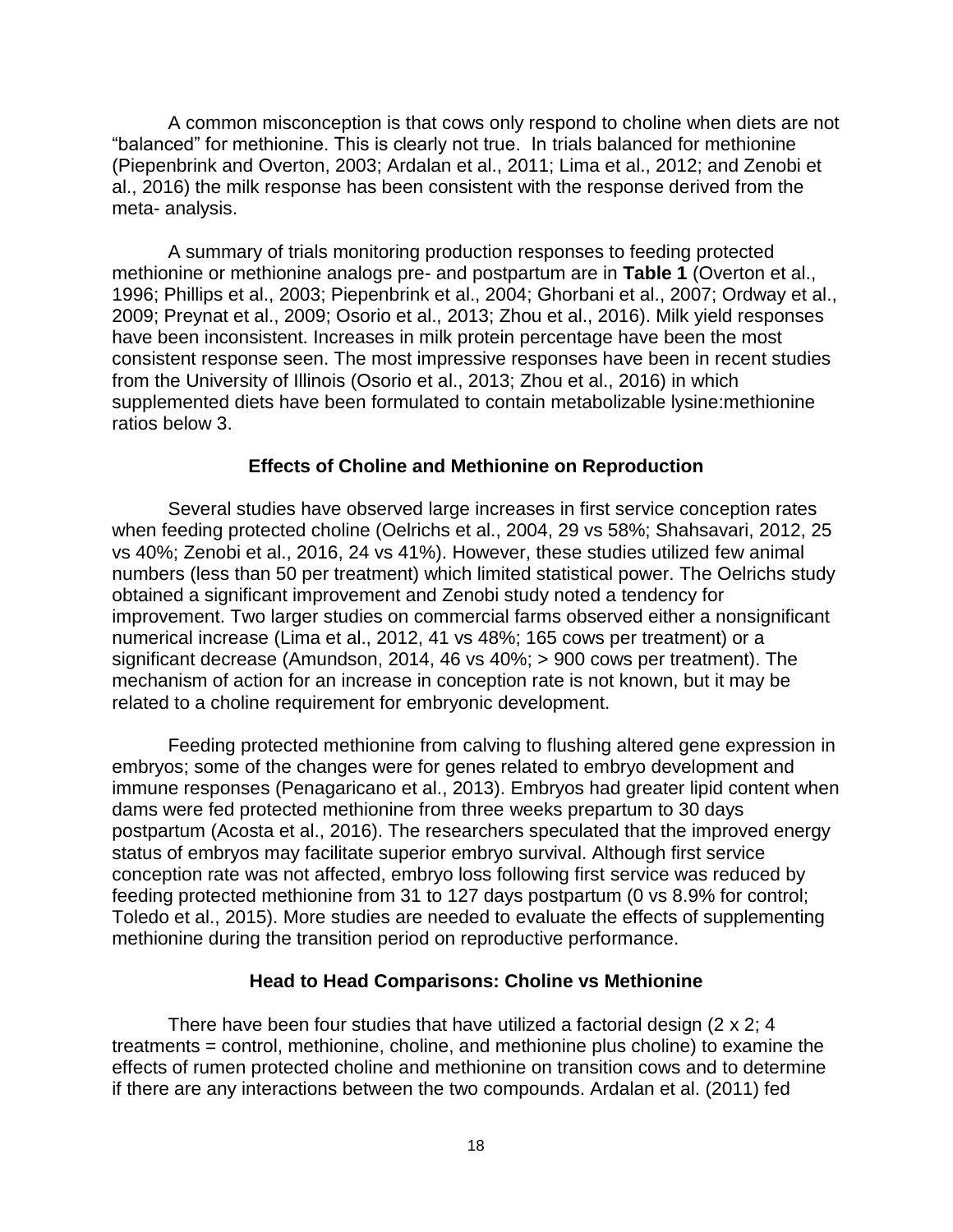treatments from 4 weeks prepartum to 10 weeks postpartum and observed increases in dry matter intake (3.0 and 6.9 lb/day for methionine and choline, respectively) but only choline increased milk yield (6.4 lb/day). Soltan et al. (2012) fed treatments from calving until 96 days postpartum and observed an increase in dry matter intake for choline which was greater (3.7 lb/day) when methionine was not fed than when it was fed (0.6 lb/day). Milk yield response to choline was also greater when methionine was not fed (4.2 vs 1.5 lb/day). Sun et al. (2016) did not observe interactions between feeding rumen-protected choline and methionine; choline increased dry matter intake, milk yield, and milk fat percentage while methionine increased dry matter intake, milk yield, and milk protein percentage. Finally, Zhou et al. (2016) observed no effects of choline but large effects of methionine on dry matter intake (4.6 lb/day), milk (8.8 lb/day), and milk protein percentage (0.18 units) when treatments were applied from 21 days prepartum until 30 days postpartum. The discrepancies between these studies are difficult to explain but may be related to differences in basal diets, amount and source of supplements, length of feeding, etc.

Wisconsin researchers (Chandler et al., 2015) have used liver cell cultures to study the effects of methionine and choline on metabolism. As expected, increasing concentrations of methionine in the media reduced expression of methionine synthase, an important gene controlling methionine formation. Choline had no effect. Interestingly, addition of methionine had no effect on expression of PEMT, an important gene in regulating methylation of phosphatidylethanolamine to form PC. This may be a reason why supplementing transition cows with methionine has not reduced fat accumulation in the liver. Consistent with this observation was that methionine did not enhance VLDL (i.e. fat) export from the cells (McCourt et al., 2015). These studies were the first to directly demonstrate that choline does enhance VLDL export from bovine liver cells which explains why supplementing rumen-protected choline to transition cows reduces fatty liver. Finally, oxidative stress of liver cells was reduced by choline but not by methionine.

#### **Conclusions**

Limited evidence does suggest that there are inter-relationships between choline and methionine in transition cows. Clearly, choline and methionine are both essential nutrients and both should be fed to transition cows in a rumen-protected form. Choline and methionine have unique roles and they can't simply be substituted for one another in transition cow diets. For example, methionine increases milk protein percentage but choline apparently does not. Conversely, choline decreases liver fat but methionine, at levels tested, does not. Choline increases milk yield and methionine may as well, but initial evidence does not suggest that their effects are additive. Although more research is needed, there is sufficient evidence in the literature to clarify many of the misconceptions that are prevalent in the industry.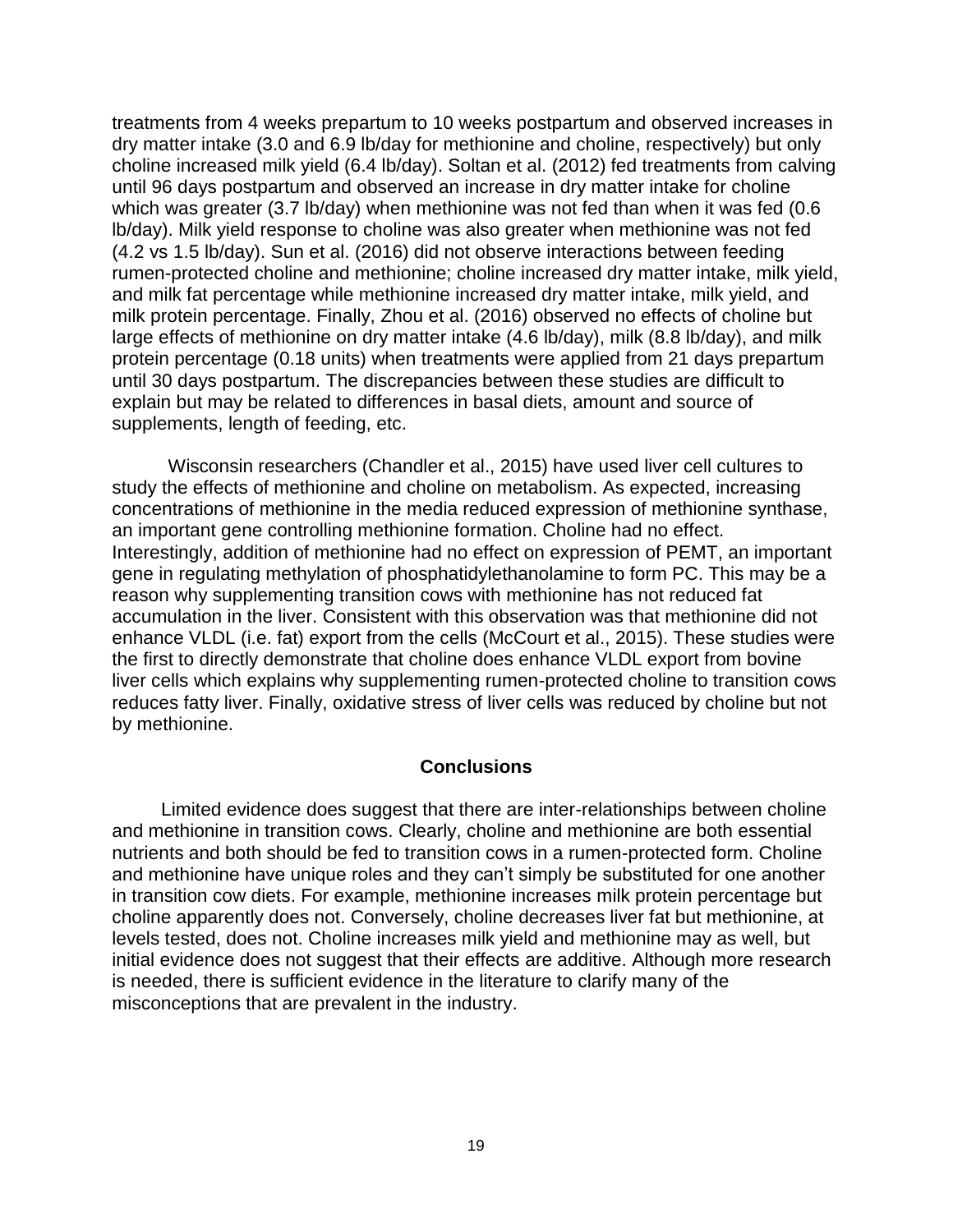#### **References**

- Acosta, D. A. V., A. C. Denicol, P. Tribulo, M. I. Rivelli, C. Skenandore, Z. Zhou, D. Luchini, M. N. Correa, P. J. Hansen, F. C. Cardoso. 2016. Effects of rumenprotected methionine and choline supplementation on the preimplantation embryo in Holstein cows. Therio. 85:1669-1679.
- Amundson, M. C., P. D. Carvalho, R. W. Bender, R. R. Grummer, R. D. Shaver, and P. M. Fricke. 2014. Effect of rumen-protected choline top-dressed during the transition period on milk yield and composition in Holstein dairy cows on two commercial dairies. J. Dairy Sci. (E. Suppl. 1):244.
- Ardalan, M., M. Dehghan-Banadaky, K. Rezayazdi, and N. Ghavi Hossein-Zadeh. 2011. The effect of rumen-protected methionine and choline on plasma metabolites of Holstein dairy cows. J. Agric. Sci. 149(5):639–646.
- Bertics, S. J., and R. R. Grummer. 1999. Effects of fat and methionine hydroxy analog on prevention and alleviation of fatty liver induced by feed restriction. J. Dairy Sci. 82:2731-2736.
- Chandler, T. L., C. L. McCourt, S. J. Bertics, B. A. Barton, and H. M. White. 2015. Methyl-donors choline and methionine differentially alter hepatic methyl carbon metabolism. J. Dairy Sci. 98 (Suppl. 2):132.
- Cooke, R. F., N. Silva Del Rio, D. Z. Caraviello, S. J. Bertics, M. H. Ramos, and R. R. Grummer. 2007. Supplemental choline for prevention and alleviation of fatty liver in dairy cattle. J. Dairy Sci. 90:2413-2418.
- Elek, P., T. Gaal, and F Husveth. 2013. Influence of rumen-protected choline on liver composition and blood variables indicating energy balance in periparturient dairy cows. Acta Vet. Hung. 61:59-70.
- Emmanuel, B. and J. J. Kennelly. 1984. Kinetics of methionine and choline and their incorporation into plasma lipids and milk components in lactating goats. J. Dairy Sci. 67:1912-1918.
- Ghorbani, G. R., D. Kianzad, M. Alikhani, A. Nikhah. 2007. Rumen-protected methionine improves early-lactation performance of dairy cattle under high ambient temperatures. Asian J. Anim. Vet. Adv. 2:184-195.
- Grummer, R. R. 2012. Choline: A limiting nutrient for transition dairy cows. Proc. Cornell Nutr. Conf. Pre-symposium.
- Lima, F.S., M.F. Sa Filho, L. F. Creco, and J. E. P. Santos. 2012. Effects of feeding rumen-protected choline on incidence of diseases and reproduction in dairy cows. Vet. J. 193:140-145.
- McCourt, C. L., T. L. Chandler, S. J. Bertics, B. A. Barton, and H. M. White. 2015. Supplementation of choline increases very low density lipoprotein export from bovine primary hepatocytes. J. Dairy Sci. 98 (Suppl. 2):*ii*.
- Oelrichs, W. A., M. C. Lucy, M. S. Kerley, and J. N. Spain. 2004. Feeding soybeans and rumen-protected choline to dairy cows during the periparturient period and early lactation. 2. Effects on reproduction. J. Dairy Sci. 87 (Suppl. 1):344.
- Ordway, R. S., S. E. Boucher, N. L. Whitehouse, C. G. Schwab, and B. K. Sloan. 2009. Effects of providing two forms of supplemental methionine to periparturient Holstein dairy cows on feed intake and lactational performance. J. Dairy Sci. 92:5154-5166.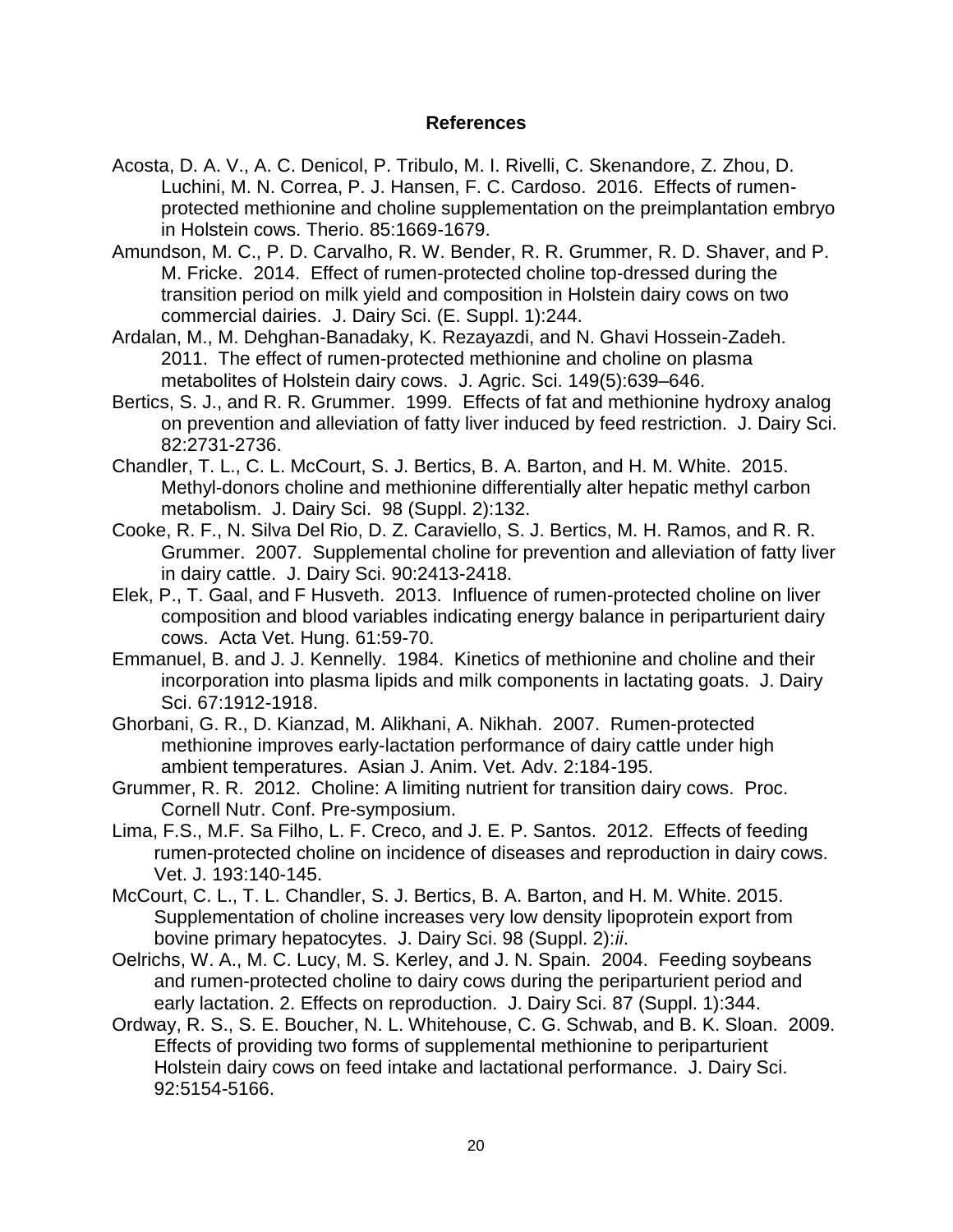- Osorio, J. S., P. Ji, J. K. Drackley, D. Luchini, and J. Loor. 2013. Supplemental Smartamine M or MetaSmart during the transition period benefits postpartal cow performance and blood neutrophil function. J. Dairy Sci. 96:6248-6263.
- Overton, T. R., D. W. LaCount, T. M. Cicela, and J. H. Clark. 1996. Evaluation of a ruminally protected methionine product for lactating dairy cows. J. Dairy Sci. 79:631-638.
- Penagaricano, F., A. H. Souza, P. D. Carvalho, A. M. Driver, R. Gambra, J. Kropp, K. S. Hackbart, D. Luchini, R. D. Shaver, M. C. Wiltbank, and H. Khatib. PLoS ONE 8(8): e72302. doi:10.1371/journal.pone.0072302
- Phillips, G. J., T. L. Citron, J. S. Sage, K. A. Cummins, M. J. Cecava, and J. P. McNamara. 2003. Adaptations in body muscle and fat in transition dairy cattle fed differing amounts of protein and methionine hydroxy analog. J. Dairy Sci. 86:3634-3647.
- Piepenbrink, M. S., and T. R. Overton. 2003. Liver metabolism and production of cows fed increasing amounts of rumen-protected choline during the periparturient period. J. Dairy Sci. 86:1722-1733.
- Piepenbrink, M. S., A. L. Marr, M. R. Waldron, W. R. Butler, T. R. Overton, M. Vazquez-Anon, and M. D. Holt. 2004. Feeding 2-hydroxy-4-(methylthio)-butanoic acid to periparturient dairy cows improves milk production but not hepatic metabolism. J. Dairy Sci. 87:1071-1084.
- Preynat, A., H. Lapierre, M. C. Thivierge, M. F. Palin, J. J. Matte, A Desrochers, and C. L. Girard. 2009. Influence of methionine supply on the response of lactational performance of dairy cows to supplementary folic acid and vitamin  $B_{12}$ . J. Dairy Sci. 92:1685-1695.
- Preynat, A., H. Lapierre, M. C. Thivierge, M. F. Palin, N. Cardinault, J. J. Matte, A Desrochers, and C. L. Girard. 2010. Effects of supplementary folic acid and vitamin B<sup>12</sup> on hepatic metabolism of dairy cows according to methionine supply. J. Dairy Sci. 93:2130-2142.
- Sharma, B. K. and R. A. Erdman. 1988a. Effects of high amounts of dietary choline supplementation on duodenal choline flow and production responses of dairy cows. J. Dairy Sci. 71:2670-2676.
- Sharma, B. K. and R. A. Erdman. 1988b. Abomasal infusion of choline and methionine with or without 2-amino-2-methyl-1-propanol for lactating dairy cows. J. Dairy Sci. 71:2406-2411.
- Shahsavari, A. 2012. The metabolic and reproductive responses of lactating dairy cows to supplementation with choline. Ph.D. Thesis, University of Queensland.
- Socha, M. 1994. Determining the methionine requirements of lactating dairy cows. Ph.D. Thesis, University of New Hampshire.
- Soltan, M. A., A. M. Mujalli, M. A. Mandour, and M. El-Shinway Abeer. 2012. Effect of dietary rumen protected methionine and/or choline supplementation on rumen fermentation characteristics and productive performance of early lactating cows. Pakistan J. Nutr. 11:221-230.
- Sun F., Y. Cao, C Cai, S. Li, C. Yu, and J. Yao. 2016. Regulation of nutritional metabolism in transition dairy cows: energy homeostasis and health in response to post-ruminal choline and methionine. PLoS ONE 11(8): e0160659. doi:10.1371/journal.pone.0160659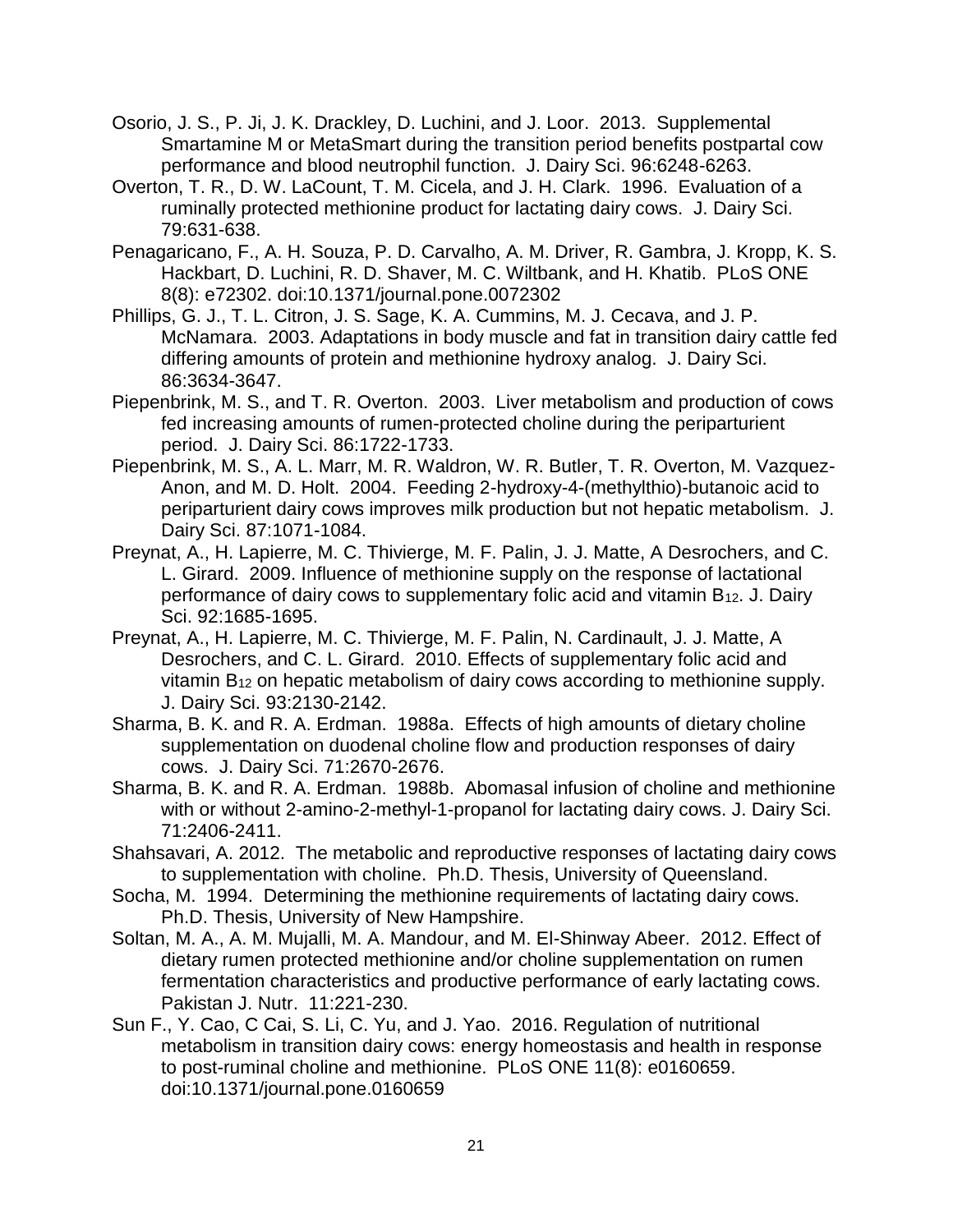- Toledo, M., G. M. Baez, E. Trevisol, N. E. Lobos, A. Garcia-Guerra, J. N. Guen, D. Luchini, R. D. Shaver, M. C. Wiltbank. 2015. Effect of top-dressing rumenprotected methionine in lactating Holstein cows II: Fertility and embryo development. J. Dairy Sci. 98 (Suppl. 2):301.
- Zahra, L. C., T. F. Duffield, K. E. Leslie, T. R. Overton, D. Putnam, and S. J. LeBlanc. 2006. Effects of rumen-protected choline and monensin on milk production and metabolism of periparturient cows. J. Dairy Sci. 89:4808-4818.
- Zenobi, M.G., R. Gardinal, A. L. G. Dias, J. E. Zuniga, R. Moreira, B. A. Barton, J. E. P. Santos, and C. R. Staples. 2016. Effects of rumen-protected choline (RPC) supplementation to periparturient dairy cows did not depend on prepartum energy intake. J. Dairy Sci. (E-Suppl. 1):657.
- Zhou, Z., M. Valilati-Riboni, E. Trevisi, J. K. Drackley, D. N. Luchini, and J. J. Loor. 2016. Better postpartal performance in dairy cows supplemented with rumenprotected methionine compared with choline during the peripartal period. J. Dairy Sci. 99:8716-8732.
- Zom, R. L., G, J. van Baal, R. M. A. Goselink, J. A. Bakker, M. J. de Veth, and A. M. van Vuuren. 2011. Effect of rumen-protected choline on performance, blood metabolites, and hepatic triacylglycerols of periparturient dairy cattle. J. Dairy Sci. 94:4016-4027.



### **Figure 1.** Pathways for phosphatidylcholine synthesis.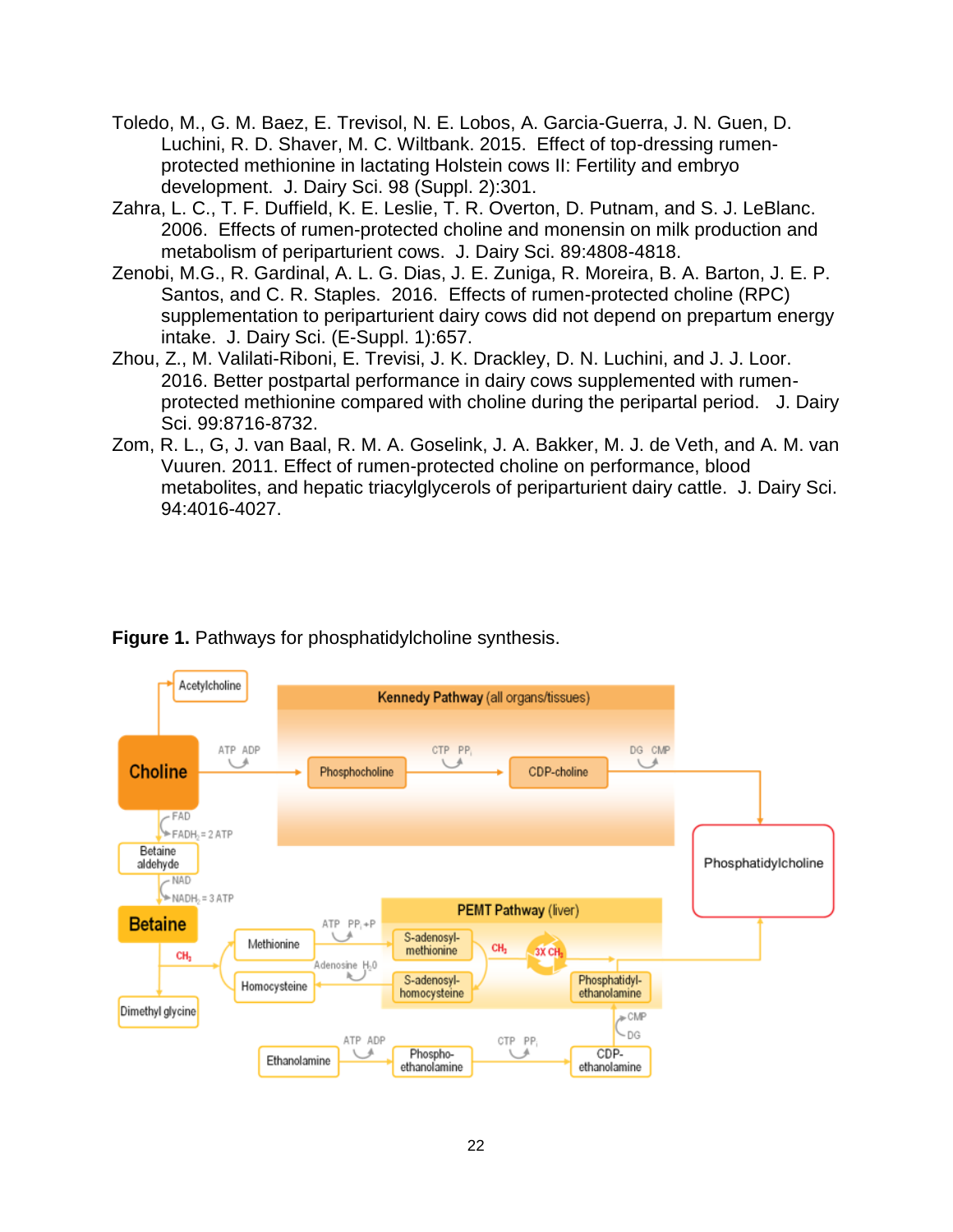**Table 1.** Effects of feeding rumen-protected methionine or methionine analog during the transition period on milk yield, milk protein percentage, and protein yield.

| Study                       | Source                        | Amount and duration                                                                      | Milk yield,<br>I <sub>b</sub> /d  | Milk protein, %                   | Milk protein<br>yield, kg/d |
|-----------------------------|-------------------------------|------------------------------------------------------------------------------------------|-----------------------------------|-----------------------------------|-----------------------------|
| Overton et<br>al., 1996     | Mepron                        | 0 vs 20 g of Met/d;<br>-10 d to 18 wk                                                    | NS.                               | <b>NS</b>                         | <b>NS</b>                   |
| Preynat et<br>al, 2009      | Mepron                        | Met 1.83 vs 2.23% of<br>MP;<br>$-3$ to $+16$ wk                                          | NS.                               | 2.94 vs 3.04                      | $1.106$ vs<br>1.143         |
| Ordway et<br>al., 2009      | Smartamine<br>or<br>Metasmart | SM (0.06\0.10) or MS<br>$(0.35\backslash0.54)$ % of DM<br>Pre/Post;<br>$-21$ to $+140$ d | <b>NS</b>                         | 2.72 vs 2.81 (MS)<br>or 2.87 (SM) | <b>NS</b>                   |
| Ghorbani et<br>al., 2007    | Smartamine                    | 12 (-2 to +2 wk) or 17<br>g of Met;<br>$+3$ to $+14$ wk                                  | <b>NS</b>                         | 2.76 vs 2.93                      | NR.                         |
| Osorio et<br>al., 2013      | Smartamine<br>/Metasmart      | 3.4 vs 2.8:1 Lys:Met;<br>$-21d$ to $+30d$                                                | 78.6 vs 86.0<br>(pooled<br>SM/MS) | 3.04 vs 3.22                      | $1.110$ vs<br>1.235         |
| Zhou et al.,<br>2016        | Smartamine                    | 3.5 vs 2.9 Lys:Met;<br>$-21$ d to $+30$ d                                                | 89.0 vs 97.4                      | 3.14 vs 3.32                      | 1.25 vs 1.43                |
| Phillips et<br>al., 2003    | HMB                           | 0 vs 20 (pre) or 50<br>$(post)$ $g/d$ ;<br>$-21$ to $+120$ d                             | <b>NS</b>                         | <b>NS</b>                         | NR.                         |
| Piepenbrink<br>et al., 2004 | <b>HMB</b>                    | 0 vs 0.09 or 0.18<br>(pre) or 0.13 or 0.20<br>(post) $%$ of DM;<br>$-21$ to $+84$ d      | Inc. Quad<br>92.4, 99.0,<br>92.2  | <b>NS</b>                         | <b>NS</b>                   |

Met = methionine; Lys = lysine; MP = metabolizable protein;  $SM = Smartamine$ ;  $MS =$ Metasmart; HMB = methionine hydroxy analog;  $NS =$  nonsignificant;  $NR =$  not reported;  $DM =$ dry matter;  $d = day$ ; wk = week;